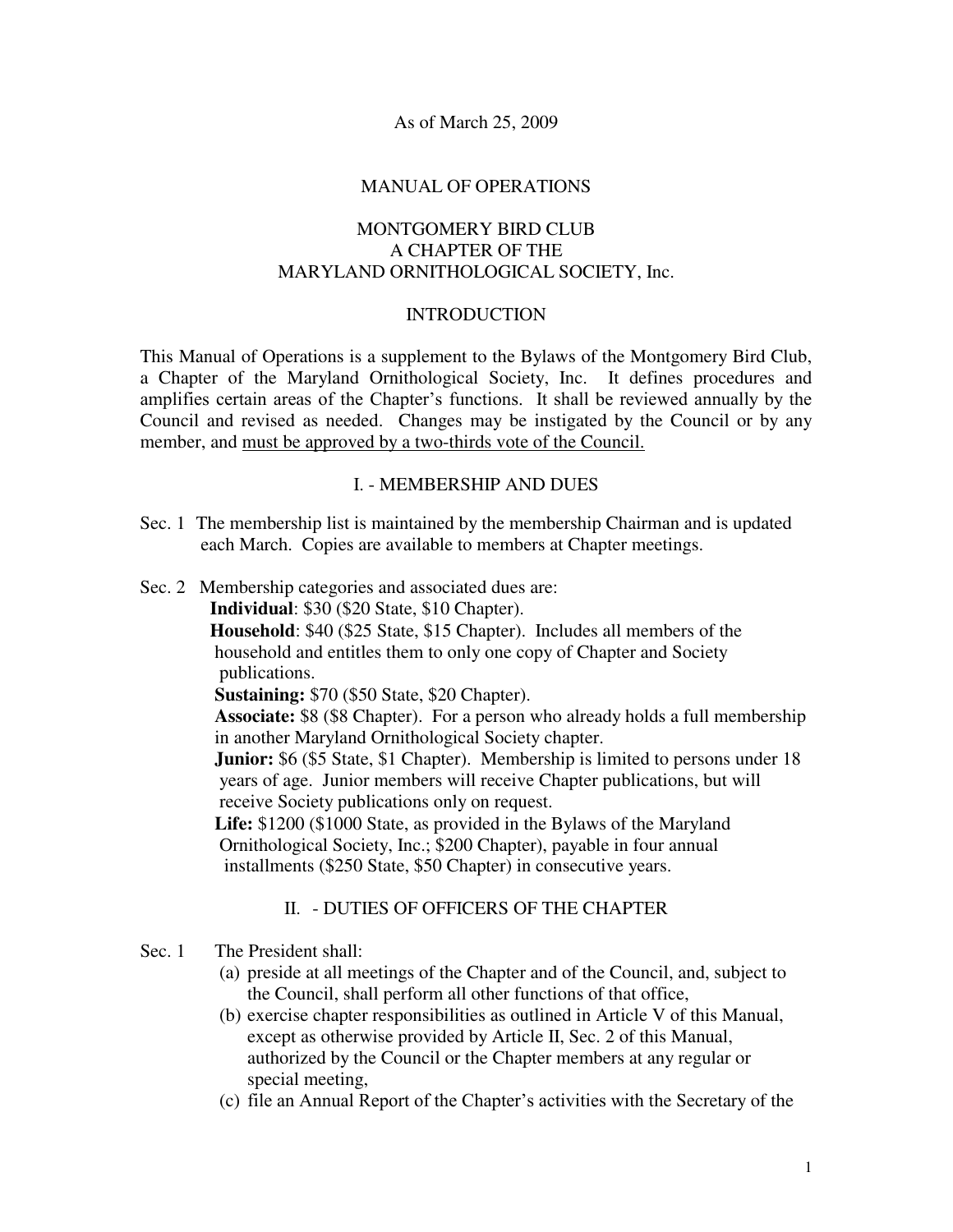Maryland Ornithological Society, Inc., prior to the MOS Annual Meeting.

- Sec. 2 The Vice President shall:
	- (a) in the absence of the President, perform the duties of the President,
	- (b) exercise Chapter responsibilities as outlined in Article V of this Manual,
	- (c) chair the social committee.
- Sec. 3 The Secretary shall:
	- (a) keep accurate minutes of all Council meetings, safely store all such records, and on leaving office, pass these records on to the successor,
	- (b) prepare Council Highlights for **Chat,**
	- (c) exercise Chapter responsibilities as outlined in Article V of this Manual,
	- (d) within a week following the Chapter elections, provide the Secretary of the Maryland Ornithological Society, Inc., with the names of the Chapter President and State Directors elected pursuant to Article VI of the Chapter Bylaws.
	- (e) prepare correspondence designated by the President.
- Sec. 4 The Treasurer shall:
	- (a) deposit in a bank in the name of the Chapter all Chapter dues of its members and pay all bills and account for all monies as authorized and directed by the Chapter Council,
	- (b) promptly remit Chapter members' dues in the Maryland Ornithological Society, Inc., to the Treasurer of the Society,
	- (c) prepare an annual operating budget to be presented to the Council before the September Chapter Meeting,
	- (d) make an annual report to the membership,
	- (e) exercise Chapter responsibilities as outlined in Article V of this Manual.

# III. - DUTIES OF STATE DIRECTORS

### Sec. 1 State Directors shall:

- (a) attend meetings of the Chapter Council and exercise their responsibility to direct Chapter affairs as outlined in Article V of this Manual,
- (b) attend meetings of the Board of Directors of the Maryland Ornithological Society, Inc., and exercise their voting responsibilities on all matters of business that come before that Board,
- (c) if unable to attend a meeting of the Society's Board of Directors, appoint a proxy and inform the Chapter President.

# IV. - DUTIES OF CHAPTER DIRECTORS

Sec. 1 Chapter Directors shall attend meetings of the Chapter Council and exercise responsibility to direct Chapter affairs, as outlined in Article V of this Manual.

# V. - DIRECTION OF CHAPTER AFFAIRS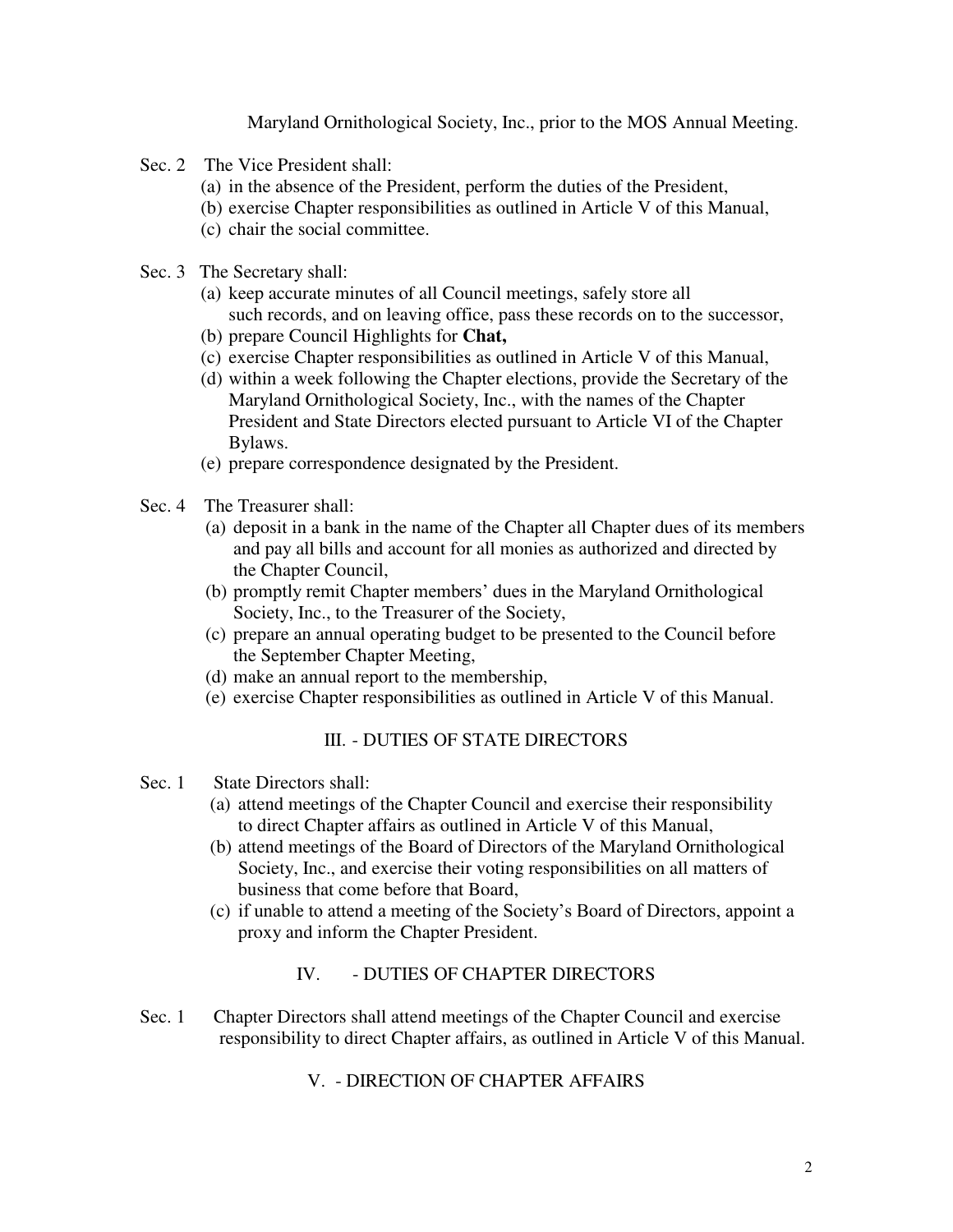- Sec. 1 The direction of Chapter affairs includes:
	- (a) approval of an annual operating budget,
	- (b) allocation of monies to special projects (e.g. scholarships, grants),
	- (c) approval of Chapter meeting times and places,
	- (d) approval of the formation and membership of Standing Committees,
	- (e) other duties as required for the efficient operation of the Chapter.

#### VI. - COMMITTEES

- Sec. 1 Standing Committees include the Nominating committee, Field Trips Committee, Program Committee, Membership Committee, Social Committee, and Conservation Committee.
- Sec. 2 The Nominating Committee shall:
	- (a) nominate candidates for election at the Annual Meeting, including a President, a Vice President, a Secretary, a Treasurer, two Chapter Directors, and the one or more State Directors to which the Chapter is entitled under the Bylaws of the Maryland Ornithological Society, Inc.,
	- (b) nominate candidates for any of the above positions that become vacant during the year,
	- (c) serve for a period of one year or until replaced by the Chapter Council, with the exception of one carry-over member who shall be named to chair the committee the following year,
	- (d) be composed of three to five members chosen from outside the Council,
	- (e) be announced and introduced at the February Chapter meeting,
	- (f) hold at least one meeting to discuss and prepare a slate to be announced at the April Chapter Meeting,
	- (g) be familiar with the Chapter Bylaws and duties to be fulfilled by nominees,
	- (h) not nominate for election any members of the Nominating Committee.
- Sec. 3 The Field Trips Committee shall:
	- (a) schedule all field trips for the Chapter, selecting leaders and arranging times and meeting places,
	- (b) publish the schedule of field trips in the Chapter newsletter.
- Sec. 4 The Program Committee shall:
	- (a) select the speakers for the monthly Chapter meetings and handle all necessary logistics,
	- (b) publish the schedule of speakers in the Chapter newsletter.
- Sec. 5 The Membership Committee shall:
	- (a) receive all State and Chapter dues from members, and record and maintain a list of active memberships,
	- (b) publish a membership list at least annually,
	- (c) insure that members receive all relevant membership materials,
	- (d) provide a current membership list and timely updates to the Chapter Treasurer, the State Treasurer, the Mailing List Chairman for the State, and the Editor of the Chat.